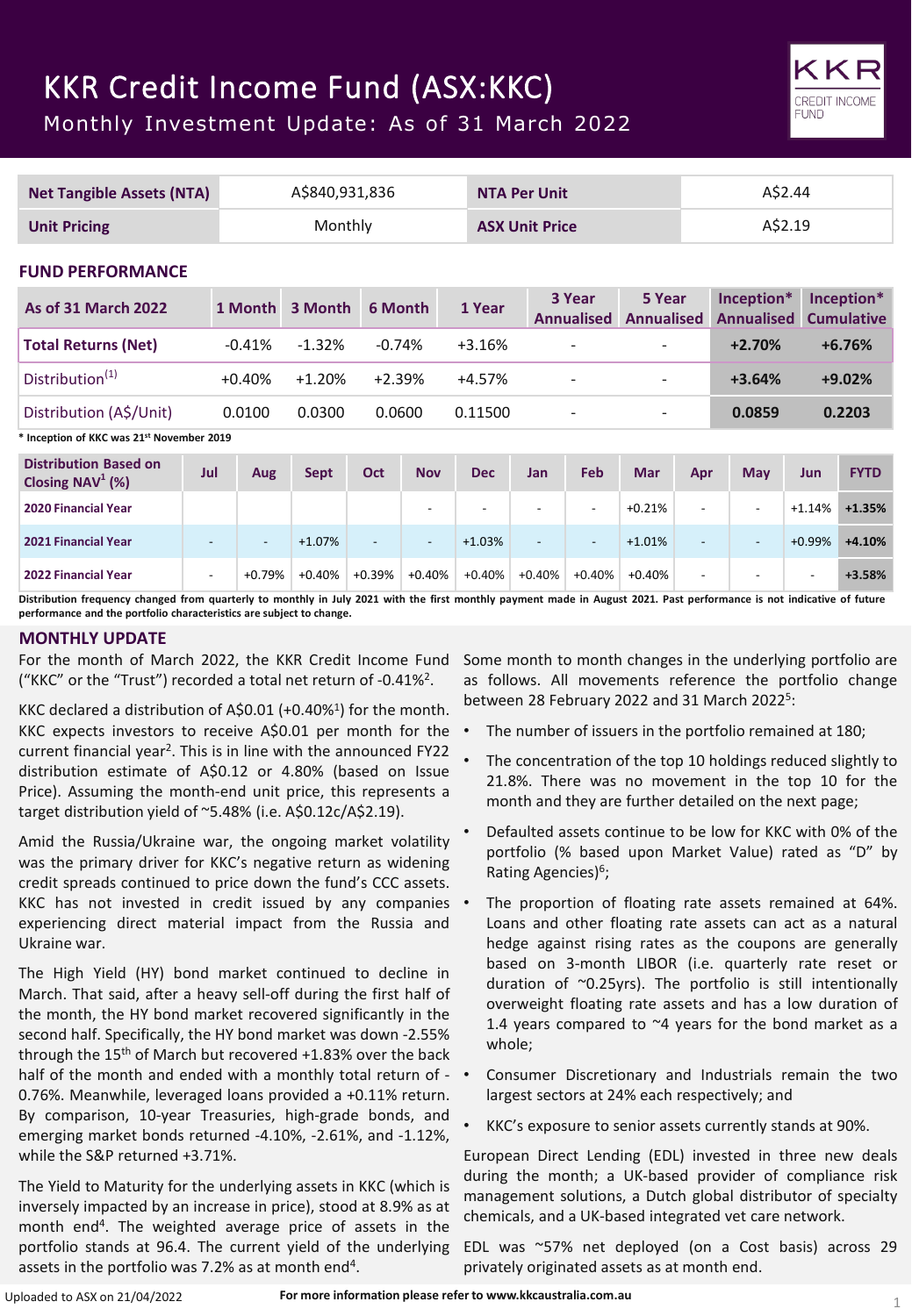# KKR Credit Income Fund (ASX:KKC)

Monthly Investment Update: As of 31 March 2022





# **OTHER PORTFOLIO DETAILS(5)**

| Number of              | <b>Asset Mix</b>                          | <b>Yield-to-Maturity on</b> | <b>Portfolio Interest</b> | Average      | <b>Current Yield on</b>  |  |
|------------------------|-------------------------------------------|-----------------------------|---------------------------|--------------|--------------------------|--|
| Issuers <sup>(4)</sup> |                                           | <b>Underlying Assets</b>    | <b>Rate Duration</b>      | <b>Price</b> | <b>Underlying Assets</b> |  |
| 180                    | 76% Traded Credit /<br>24% Private Credit | 8.9%                        | 1.4                       | 96.4         | 7.2%                     |  |

## **TOP 100 ISSUER SUMMARY: % OF PORTFOLIO**

| Top 10 | Top 20 | Top $251$ | Top 50 | <b>Top 100</b> |
|--------|--------|-----------|--------|----------------|
| 21.8%  | 35.3%  | 41.5%     | 63.5%  | 90.8%          |

## **TOP 10 HOLDINGS**

| <b>Holding</b>     | Weight | <b>Type</b> | <b>Sector</b>                  | <b>Fixed/Floating</b> | <b>Security</b>  | <b>Seniority</b> | Country              | <b>Currency</b> |
|--------------------|--------|-------------|--------------------------------|-----------------------|------------------|------------------|----------------------|-----------------|
| Segua Corp         | 3.3%   | Loan        | Aerospace & Defense            | Floating              | Senior Secured   | First Lien       | <b>United States</b> | <b>USD</b>      |
| Douglas Holding AG | 3.0%   | Bond        | Specialty Stores               | Fixed                 | Senior Secured   | First Lien       | Germany              | <b>EUR</b>      |
| Misys Ltd          | 2.5%   | Loan        | <b>Application Software</b>    | Floating              | Senior Secured   | Second Lien      | <b>United States</b> | <b>USD</b>      |
| Varsity Brands Inc | 2.3%   | Bond        | Apparel, Accessories & Luxury  | Floating              | Senior Secured   | First Lien       | <b>United States</b> | <b>USD</b>      |
| Carnival Corp      | 2.3%   | Bond        | Hotels, Resorts & Cruise Lines | Fixed                 | Senior Unsecured | Unsecured        | <b>United States</b> | <b>USD</b>      |
| National Financial | 1.9%   | Bond        | Insurance Brokers              | Fixed                 | Senior Unsecured | Unsecured        | <b>United States</b> | USD.            |
| Vantage Specialty  | 1.8%   | Loan        | <b>Specialty Chemicals</b>     | Floating              | Senior Secured   | First Lien       | <b>United States</b> | <b>USD</b>      |
| Solera LLC         | 1.7%   | Loan        | <b>Application Software</b>    | Floating              | Senior Secured   | Second Lien      | <b>United States</b> | USD.            |
| Ardonagh Group     | 1.6%   | Bond        | Insurance Brokers              | Fixed                 | Senior Unsecured | Unsecured        | United Kingdom       | <b>USD</b>      |
| Areas Worldwide    | 1.5%   | Loan        | Leisure Products               | Floating              | Senior Secured   | First Lien       | France               | <b>EUR</b>      |
|                    | 21.8%  |             |                                |                       |                  |                  |                      |                 |

This investment update and the statistics surrounding the top 10 holdings in the KKR Credit Income Fund is provided solely for informational purposes. The information contained herein is only as current as of the date indicated, and may be superseded by subsequent market events or for other reasons.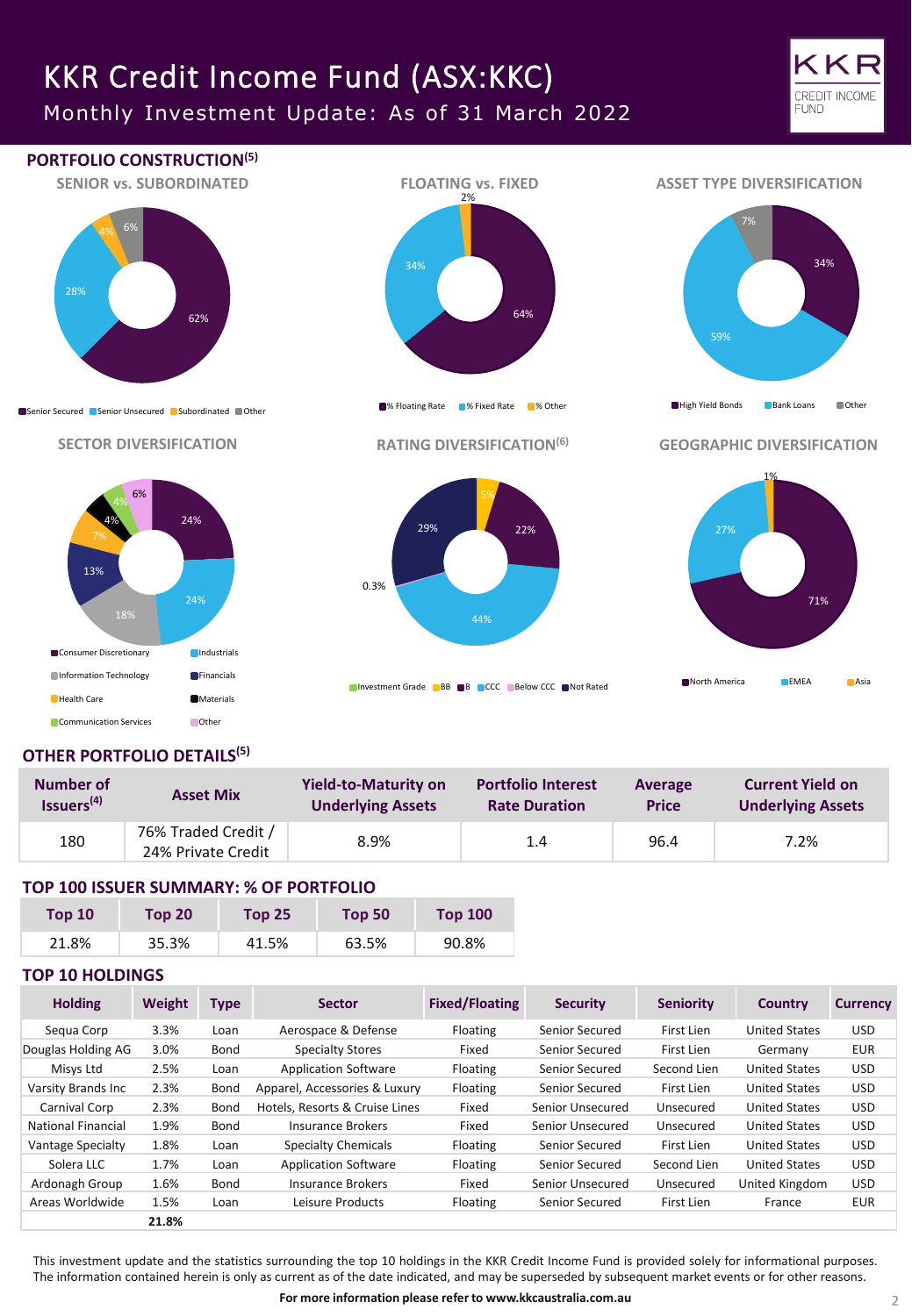

### **KKC OVERVIEW**

The Trust aims to provide investors with attractive, riskadjusted returns and access to a diversified portfolio of income generating alternative credit investments through the Trust's investment across strategies managed by the credit investment teams of Kohlberg Kravis Roberts & Co. L.P. ("KKR").

These strategies comprise the Global Opportunistic Credit strategy and European Direct Lending strategy, which seek to take advantage of the attractive opportunities that KKR sees in the market. The Trust's investment objective is to provide an income stream as well as to achieve attractive long-term capital appreciation over a full market cycle.

The Trust seeks to deliver investors with a distribution yield of 4% - 6% per annum<sup>(2)</sup>, paid monthly in arrears. KKC has announced that for the financial year ended June 2022, KKC is targeting a distribution of +4.8% based on the issue NTA per unit of A\$2.50<sup>2</sup> (12c per year). The Trust continues to target a medium-term average total return of 6% - 8% per annum(7) .

### **KKR OVERVIEW**

Established in 1976, KKR is a leading global investment firm with industry-leading investment experience, indepth industry knowledge, sophisticated processes for growing and improving businesses, and a strong culture committed to teamwork.

As of 31 December 2021, KKR had A\$649.1 billion of assets under management, of which A\$257.6 billion sits within KKR Credit. (8)

KKR has a global presence with offices in 21 cities across 4 continents, including Sydney, Australia. KKR employs over 160 investment professionals in the Credit business.

KKC represents the largest pool of capital for KKR's Australian business and KKR now has two permanent members of its Client Partner Group based in Sydney. The Client Partner Group is responsible for client and market engagement across KKR's breadth of funds and strategies.

#### **KEY TRUST INFORMATION AS AT 31 March 2022**

| <b>Trust Name</b>            | KKR Credit Income Fund (ARSN 634 082 107)                                                                                                                                                                  |
|------------------------------|------------------------------------------------------------------------------------------------------------------------------------------------------------------------------------------------------------|
| <b>ASX Code</b>              | <b>KKC</b>                                                                                                                                                                                                 |
| <b>ASX Listing</b>           | 21 November 2019                                                                                                                                                                                           |
| <b>Market Capitalisation</b> | A\$753.8 million                                                                                                                                                                                           |
| <b>Units On Issue</b>        | 344,179,115                                                                                                                                                                                                |
| <b>Investment Manager</b>    | KKR Australia Investment Management Pty Ltd (ABN 42 146 164 454)                                                                                                                                           |
| <b>Responsible Entity</b>    | The Trust Company (RE Services) Limited (ABN 45 003 278 831)                                                                                                                                               |
| <b>Management Fee</b>        | 0.88% per annum of the NTA, plus net GST of 0.022% per annum of the NTA <sup>(9)</sup>                                                                                                                     |
| <b>Performance Fee</b>       | Up to 5.125% of the net annualised return (inclusive of net GST, less RTIC), multiplied by the<br>'Adjusted NAV' with a hurdle of RBA cash rate plus 4.00% and subject to a high water mark <sup>(9)</sup> |
| <b>Asset Class</b>           | Fixed Income, AUD Hedged                                                                                                                                                                                   |
|                              |                                                                                                                                                                                                            |

## **CONTACT INFORMATION**

#### **BOARDROOM**

1300-131-856 (Australia) +612-9290-9688 (outside Australia) www.boardroomlimited.com.au enquiries@boardroomlimited.com.au **KKR CREDIT INCOME TRUST** www.kkcaustralia.com.au

### **RESEARCH**

BondAdviser Independent Investment Research

Zenith Investment Partners

**For more information please refer to www.kkcaustralia.com.au**